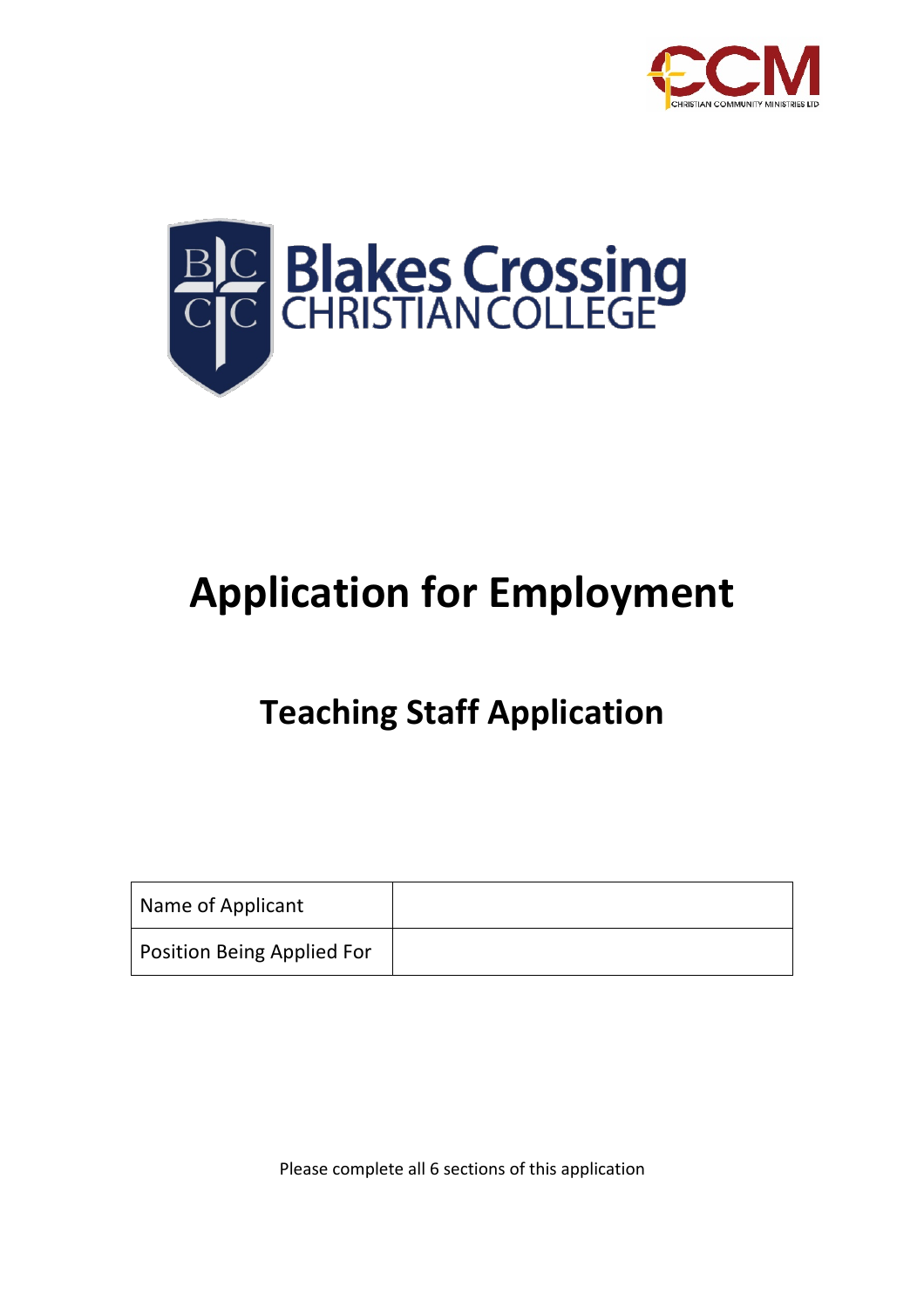



### **Section 1: PERSONAL INFORMATION**

| <b>Personal Details</b>                                                                                                                                                    |      |    |                     |  |  |
|----------------------------------------------------------------------------------------------------------------------------------------------------------------------------|------|----|---------------------|--|--|
| Name:                                                                                                                                                                      |      |    |                     |  |  |
| Address:                                                                                                                                                                   |      |    |                     |  |  |
|                                                                                                                                                                            |      |    |                     |  |  |
|                                                                                                                                                                            |      |    |                     |  |  |
|                                                                                                                                                                            |      |    |                     |  |  |
| <b>Email Address:</b>                                                                                                                                                      |      |    |                     |  |  |
| Phone Number(s):                                                                                                                                                           |      |    |                     |  |  |
|                                                                                                                                                                            |      |    |                     |  |  |
| Best time for us to call:                                                                                                                                                  |      |    |                     |  |  |
| Nationality:                                                                                                                                                               |      |    |                     |  |  |
| <b>Education</b>                                                                                                                                                           |      |    |                     |  |  |
| School/College/University                                                                                                                                                  | From | To | Level of attainment |  |  |
|                                                                                                                                                                            |      |    |                     |  |  |
|                                                                                                                                                                            |      |    |                     |  |  |
|                                                                                                                                                                            |      |    |                     |  |  |
|                                                                                                                                                                            |      |    |                     |  |  |
|                                                                                                                                                                            |      |    |                     |  |  |
|                                                                                                                                                                            |      |    |                     |  |  |
| <b>Other Qualifications</b>                                                                                                                                                |      |    |                     |  |  |
| Detail other qualifications which go beyond those mentioned in Education. E.g. Professional development<br>courses, special qualifications, professional memberships, etc. |      |    |                     |  |  |
|                                                                                                                                                                            |      |    |                     |  |  |
|                                                                                                                                                                            |      |    |                     |  |  |

SA TRB Teacher Registration Number:

| <b>Employment History</b> |      |    |                  |  |  |
|---------------------------|------|----|------------------|--|--|
| Company                   | From | To | Responsibilities |  |  |
|                           |      |    |                  |  |  |
|                           |      |    |                  |  |  |
|                           |      |    |                  |  |  |
|                           |      |    |                  |  |  |
|                           |      |    |                  |  |  |
|                           |      |    |                  |  |  |
|                           |      |    |                  |  |  |
|                           |      |    |                  |  |  |
|                           |      |    |                  |  |  |
|                           |      |    |                  |  |  |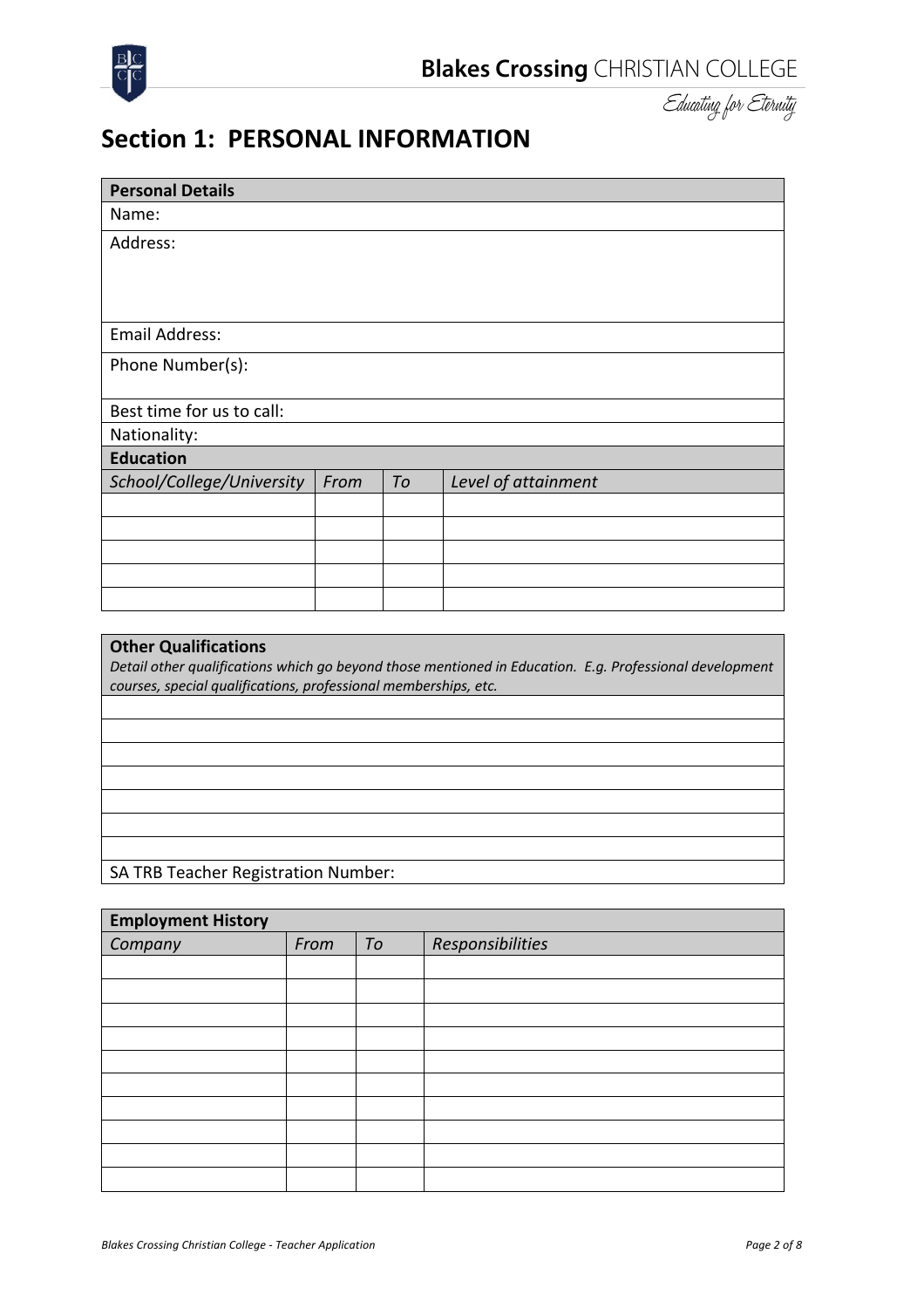

Educating for Eternity

### **Section 2: REFEREES**

#### **At least one referee is required for each** of the categories below:

*In forwarding the names of referees, you are acknowledging that Blakes Crossing Christian College only holds personal information for the purpose of the job application. You acknowledge that we will do any relevant reference checks and obtain relevant information from past employers and/or other parties you provide particulars for. This will be done in an ethical and legal manner.*

| <b>Professional Referees</b> |                                        |  |
|------------------------------|----------------------------------------|--|
| Name                         | Details - role and contact information |  |
|                              |                                        |  |
|                              |                                        |  |
|                              |                                        |  |
|                              |                                        |  |
|                              |                                        |  |
|                              |                                        |  |
| <b>Personal Referees</b>     |                                        |  |
| Name                         | Details - role and contact information |  |
|                              |                                        |  |
|                              |                                        |  |
|                              |                                        |  |
|                              |                                        |  |
|                              |                                        |  |
|                              |                                        |  |
| <b>Church Referees</b>       |                                        |  |
| Name                         | Details - role and contact information |  |
|                              |                                        |  |
|                              |                                        |  |
|                              |                                        |  |
|                              |                                        |  |
|                              |                                        |  |
|                              |                                        |  |

### **Section 3: SKILLS/COMPETENCIES**

*Please comment in each of the categories below by describing your own performance in each area.*

#### **Organisation and Administrative Skills**

Describe your organisational skills, your ability to prioritise and to meet schedules and deadlines.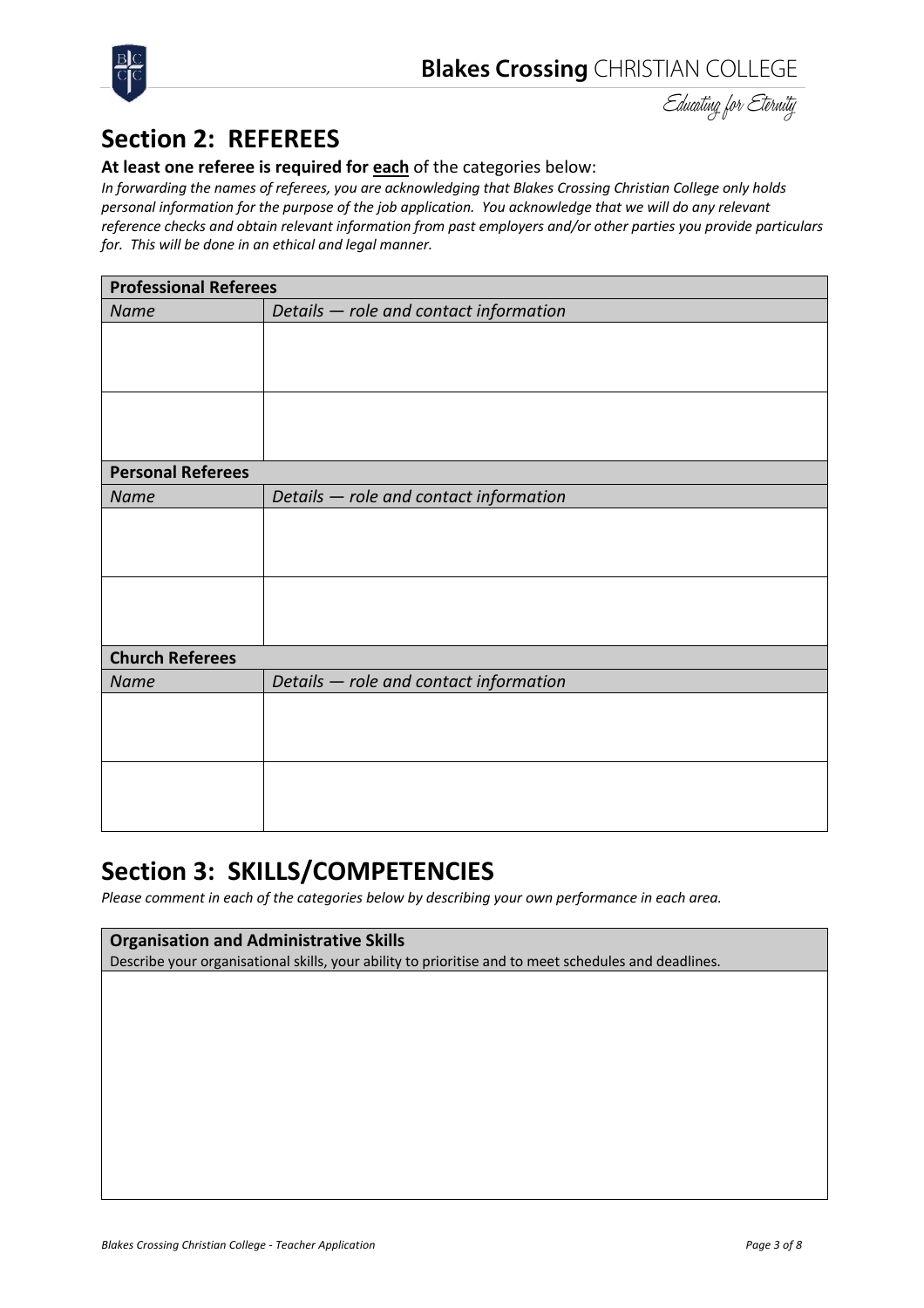

**Instructional Ability** Briefly describe your performance as an educator.

**Student Management**

Describe your ability to manage student behaviour.

#### **Pastoral Care**

Describe your ability to assist students in the pastoral area of education.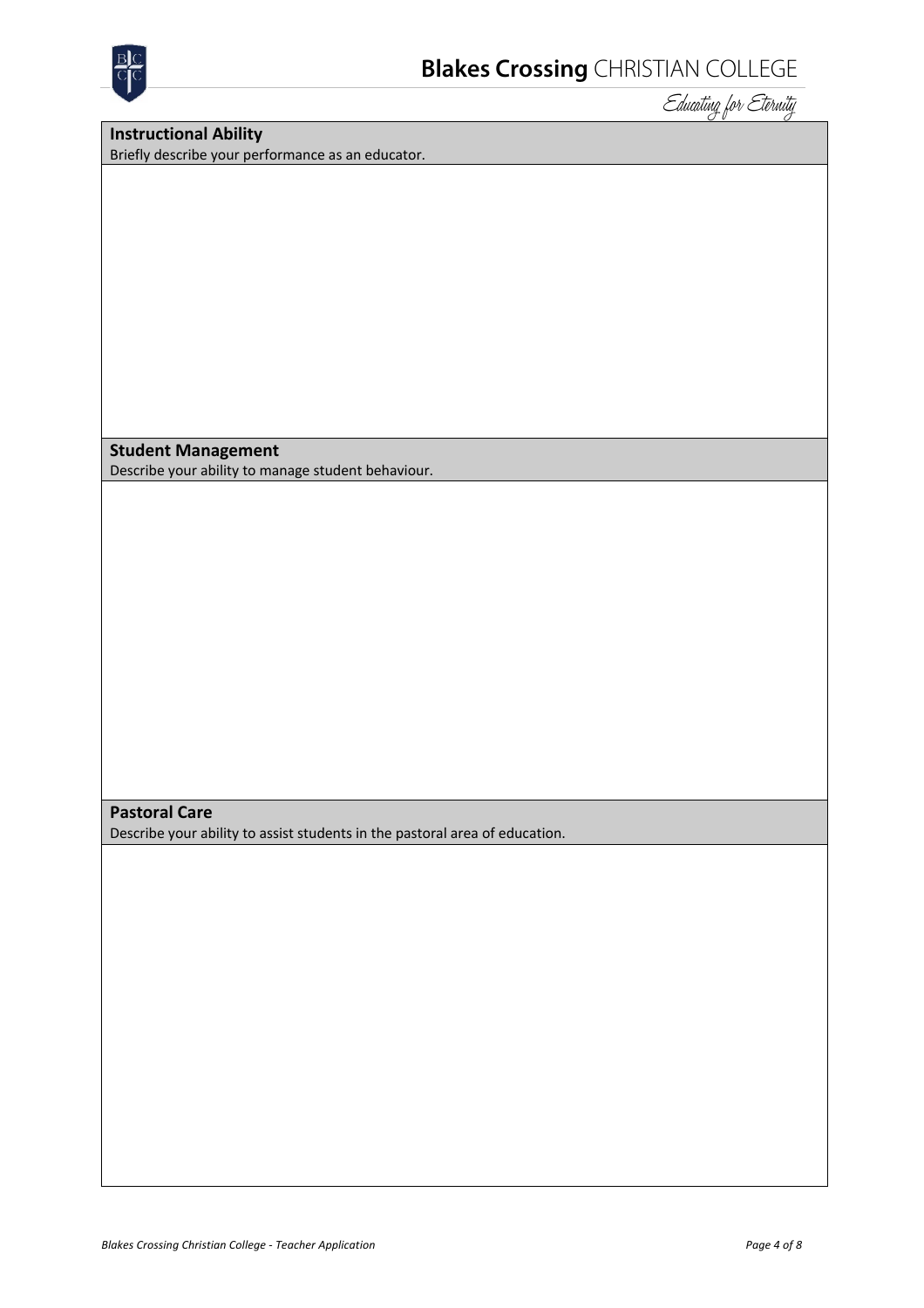

| <b>Demonstrated Highly Competent Communication skills</b>     |  |  |  |
|---------------------------------------------------------------|--|--|--|
| Please comment on your written and oral communication skills. |  |  |  |

#### **Special Interests**

Comment on the things in life which you are passionate about, your extra-curricular interests, etc.

#### **Personal Strengths**

Describe any personal strengths you have which may be relevant to the position.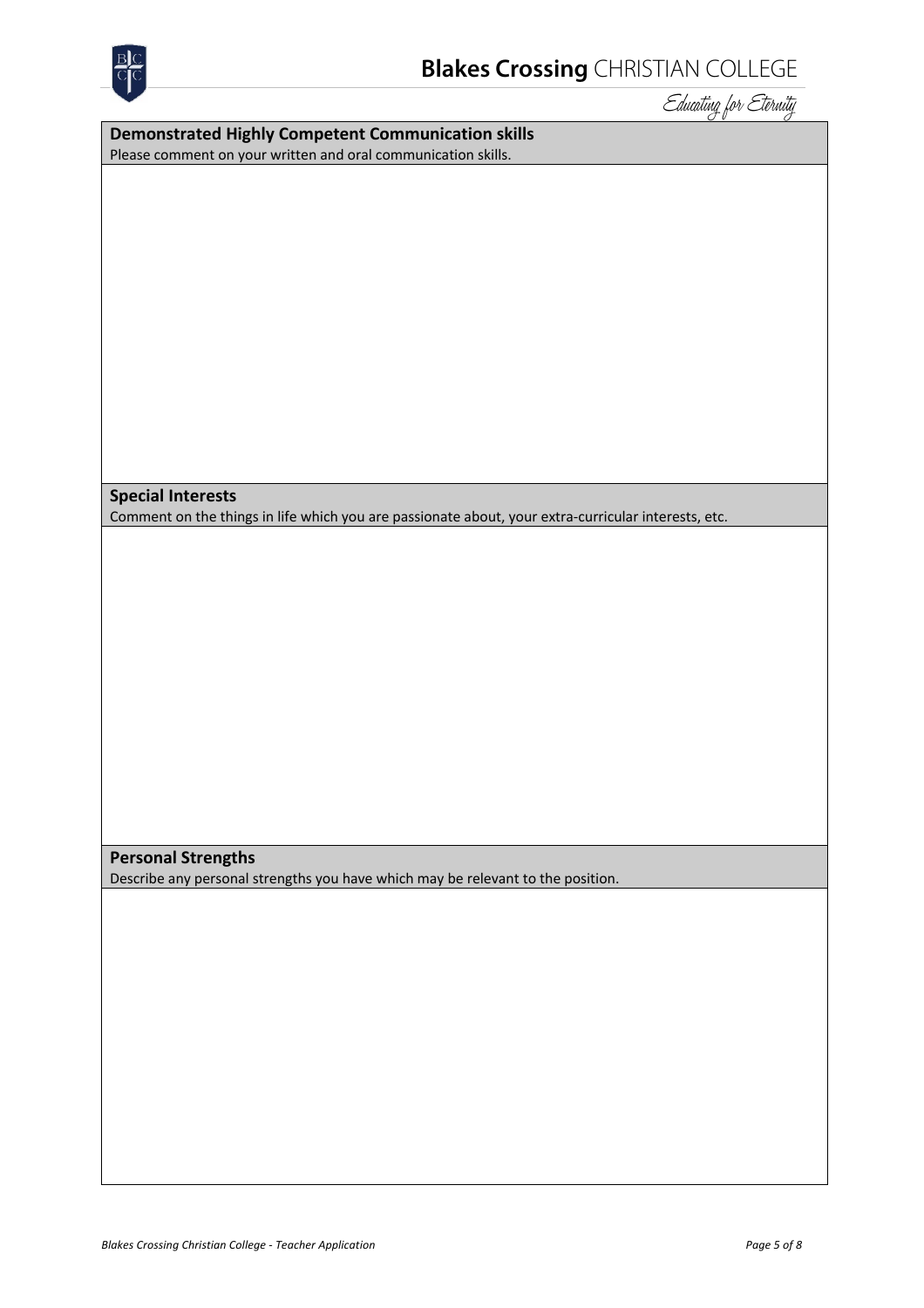

#### **Additional Comments**

Please feel free to add any additional comments that will support you application.

### **Section 4: CHRISTIAN FAITH**

*Please comment in each of the following categories.*

#### **Christian Faith 1**

Comment on what role the Spirit of God plays in your life? Provide some information about your personal faith.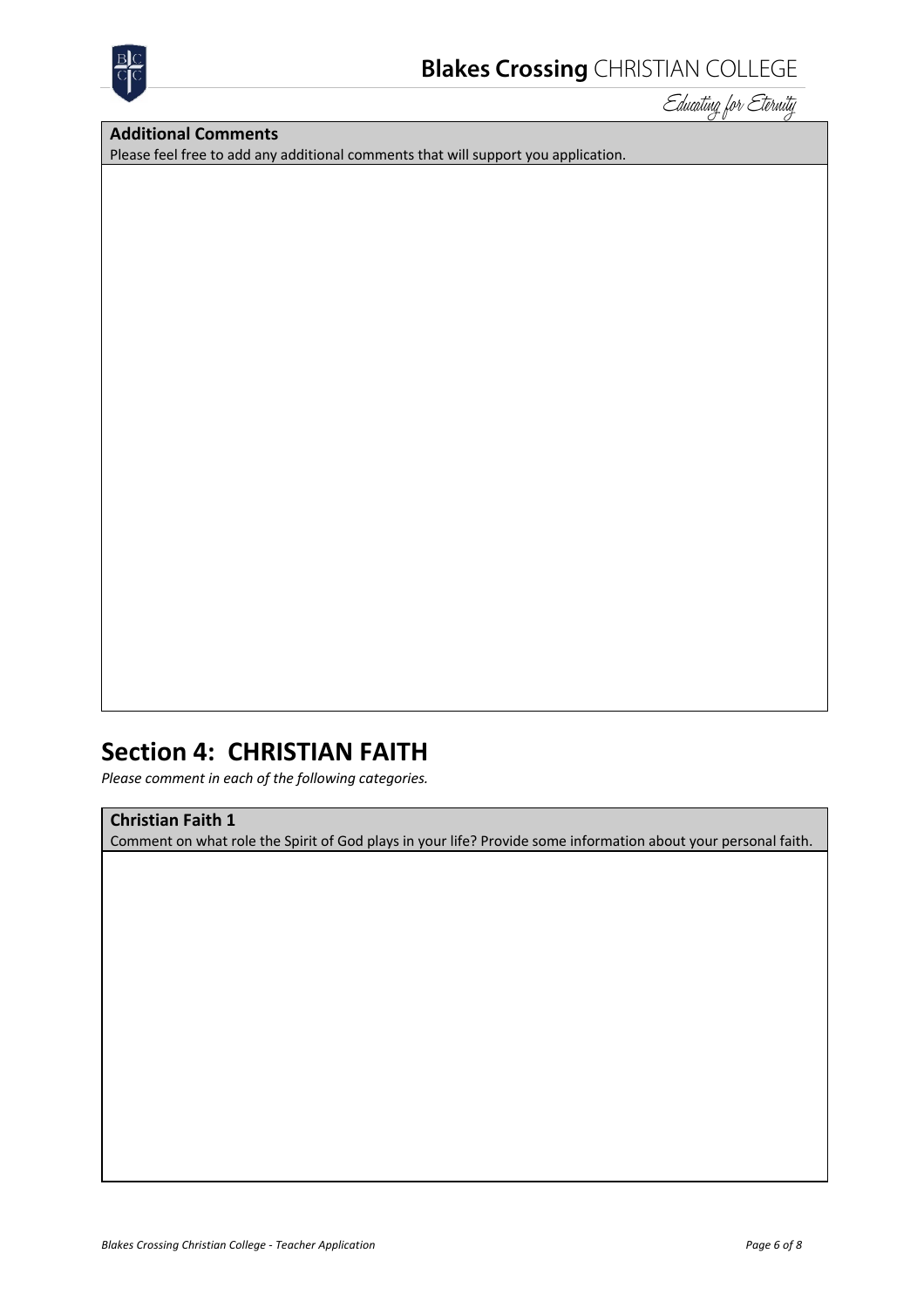

#### **Christian Faith 2**

BCCC has a strong commitment to teaching from a Christian world view. What is your understanding of teaching from a Christian world view?

### **Section 5: INHERENT REQUIREMENTS**

*Blakes Crossing Christian College has a deliberate and purposeful role in providing Christian education which models Christian living principles to students. This involves having a heart for the mission of our College as well as having a lifestyle which promotes virtuous Christian living principles.*

#### **Lifestyle Requirement**

It is a genuine occupational requirement (subject to the provisions of relevant anti-discrimination legislation such as the Anti-Discrimination Act 1991) of the Christian Community Ministries that, consistent with the Act, staff members must not act in a way that they know, or ought reasonably to know, is contrary to the religious beliefs of Blakes Crossing Christian College. Nothing in their deliberate conduct should be incompatible with the intrinsic character of their position, especially, but not only, in relation to the expression of human sexuality through heterosexual, monogamous relationships, expressed intimately through marriage."

Comment on your ability and willingness to demonstrate compliance with this requirement.

q I agree to abide by this requirement *(please tick)*